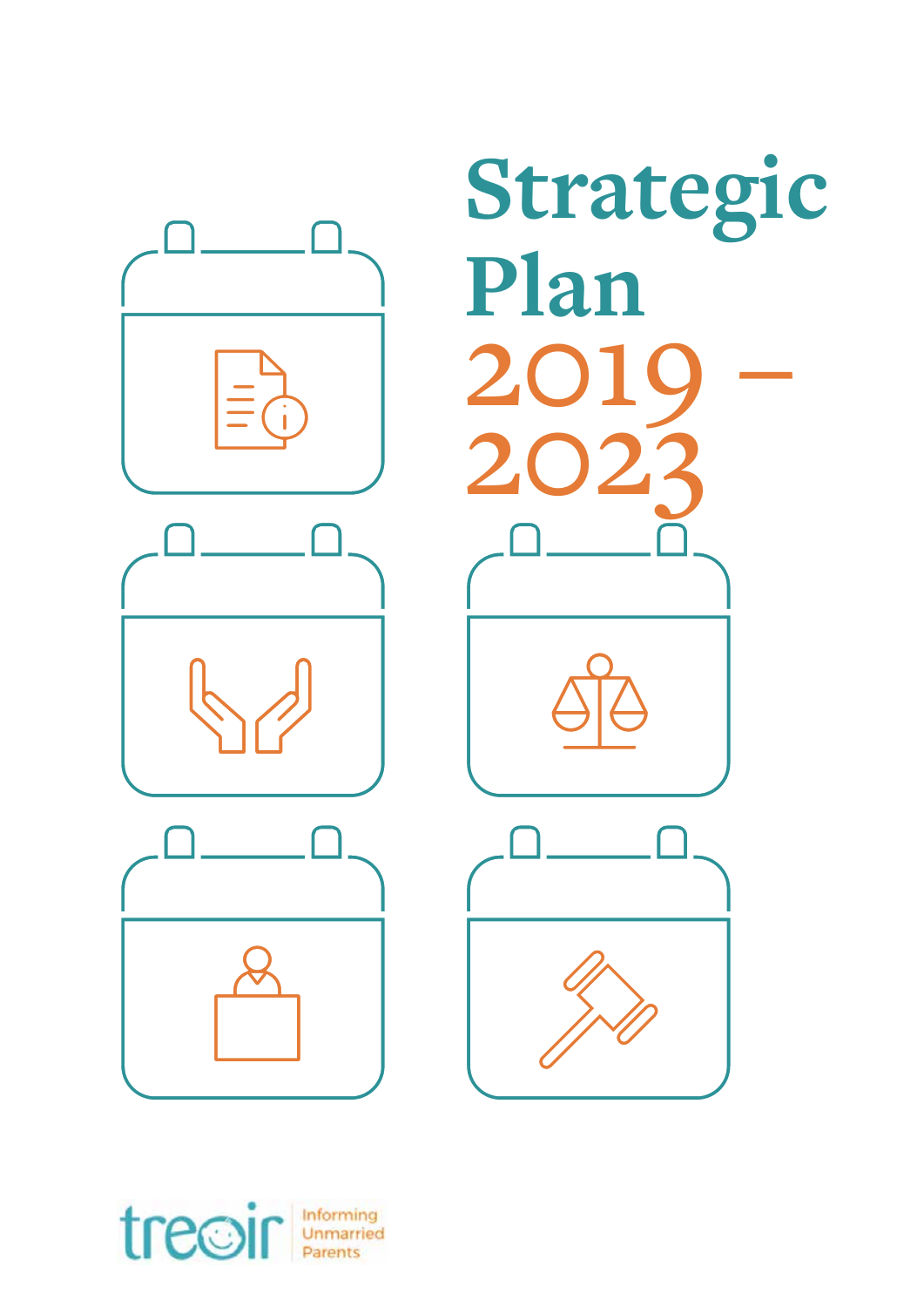Treoir, the National Federation of Services for Unmarried Parents and their Children, was founded in 1976 and is a national representative organisation advocating for equal rights for unmarried parents and their children. Its primary role is to provide specialist information and advice to unmarried parents concerning legal, economic and social issues. Central to Treoir's work is ensuring that policy decisions that impact the lives of unmarried families are influenced and informed by the experience of those directly affected.

Established at a time when birth outside of marriage was not socially acceptable, Treoir has witnessed a dramatic transformation in Irish society in the intervening decades. Today, around 37 per cent of children are born to non-marital families in Ireland and the traditional definition of 'the family' has undergone significant change which in turn has been reflected in legislation enacted over this period. In spite of these important and positive changes, inequalities still exist and Treoir continues to deal with the serious challenges and problems created by these for unmarried parents and their children. Through its direct engagement with unmarried parents, Treoir has first-hand knowledge of the legal, economic and psychological ramifications of these inequalities which are particularly evident when it comes to the issues of adoption and guardianship and the right of every child to have information about both parents and where possible be cared for by both parents.

With over forty years of accumulated experience and direct engagement with unmarried families, Treoir is uniquely well-placed to advocate on behalf of unmarried parents and their children in terms of both legislative reform and service provision. This Strategic Plan (the Plan) sets down the priorities for Treoir for the next five years so that it can effectively contribute to eliminating the remaining inequalities and adapt its services to support the changing needs and circumstances of unmarried parents and their children in Ireland.

## Introduction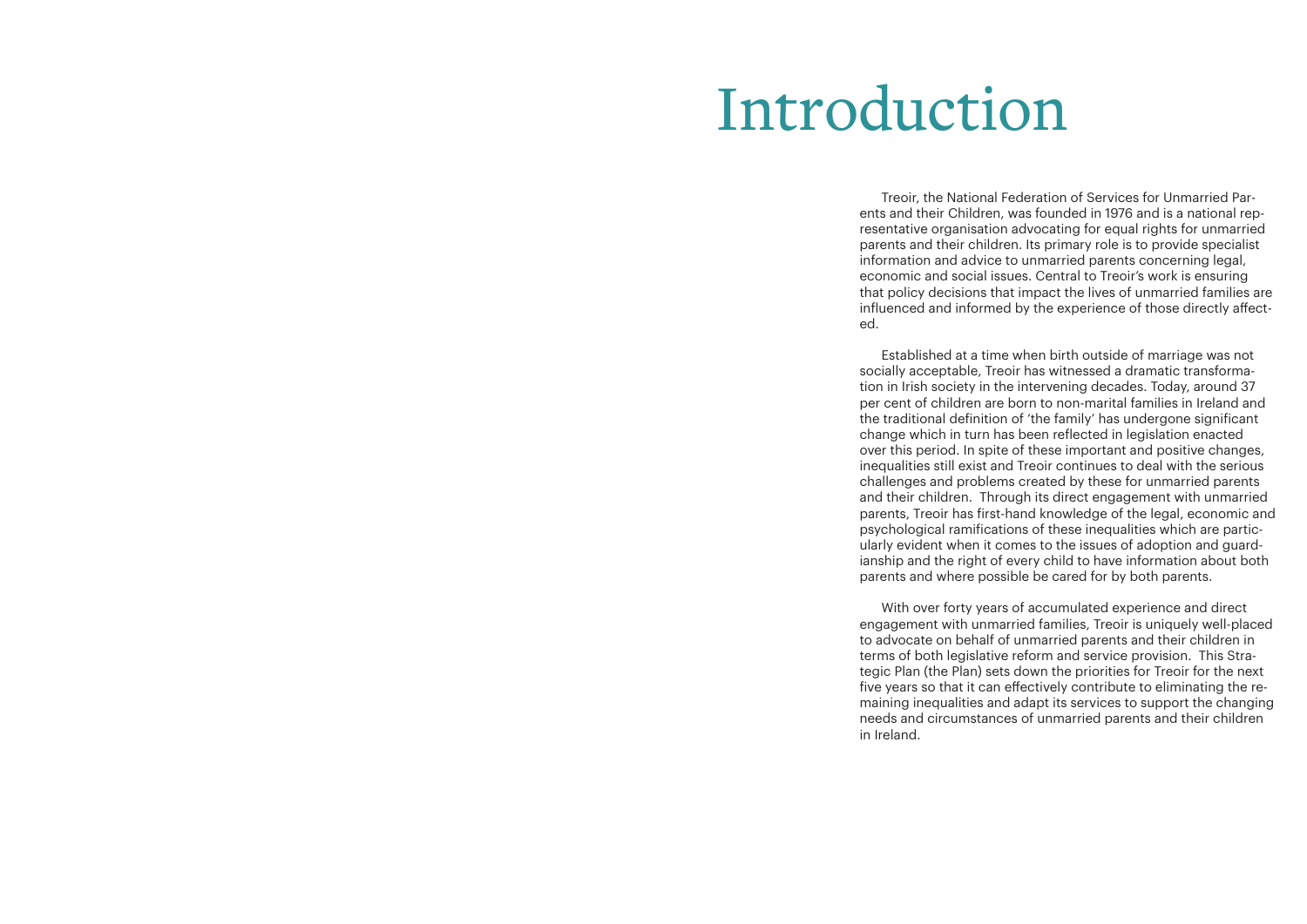Vision

## Guiding values



Treoir's vision is of an Ireland where unmarried parents and their children enjoy full equality under the law, and where their legal, civil and economic rights are vindicated both in practice and in legislation. Values are important for our organisation as they inform and define our purpose, priorities, processes and practices. Our vision of a more equal, inclusive and just society is motivated by our values that are shaped by our concern for equality and human rights. These are:



**Dignity:** we will build relationships based on respect, empathy, care and solidarity.

**Autonomy:** we will be an independent voice for change working in partnership with members and stakeholders.



**Inclusion:** we will promote inclusion and recognise and adjust for diversity.

**Integrity:** our work will be evidencebased and underpinned by honesty, accountability and consistency.



We will generate and sustain an internal dialogue that reminds us of and engages everyone in the organisation with our core values. We will use the values as the template to assess plans developed, decisions made, services provided, advocacy pursued, and our communications.



**Social justice:** we will work to ensure greater distribution of resources, power and status.

**Participation:** we will support participation of unmarried families with a focus on empowerment and involvement in decision-making.



Treoir, in partnership with its member agencies, promotes the rights and best interests of unmarried parents and their children through providing specialist information, support services, training and advocating for their rights.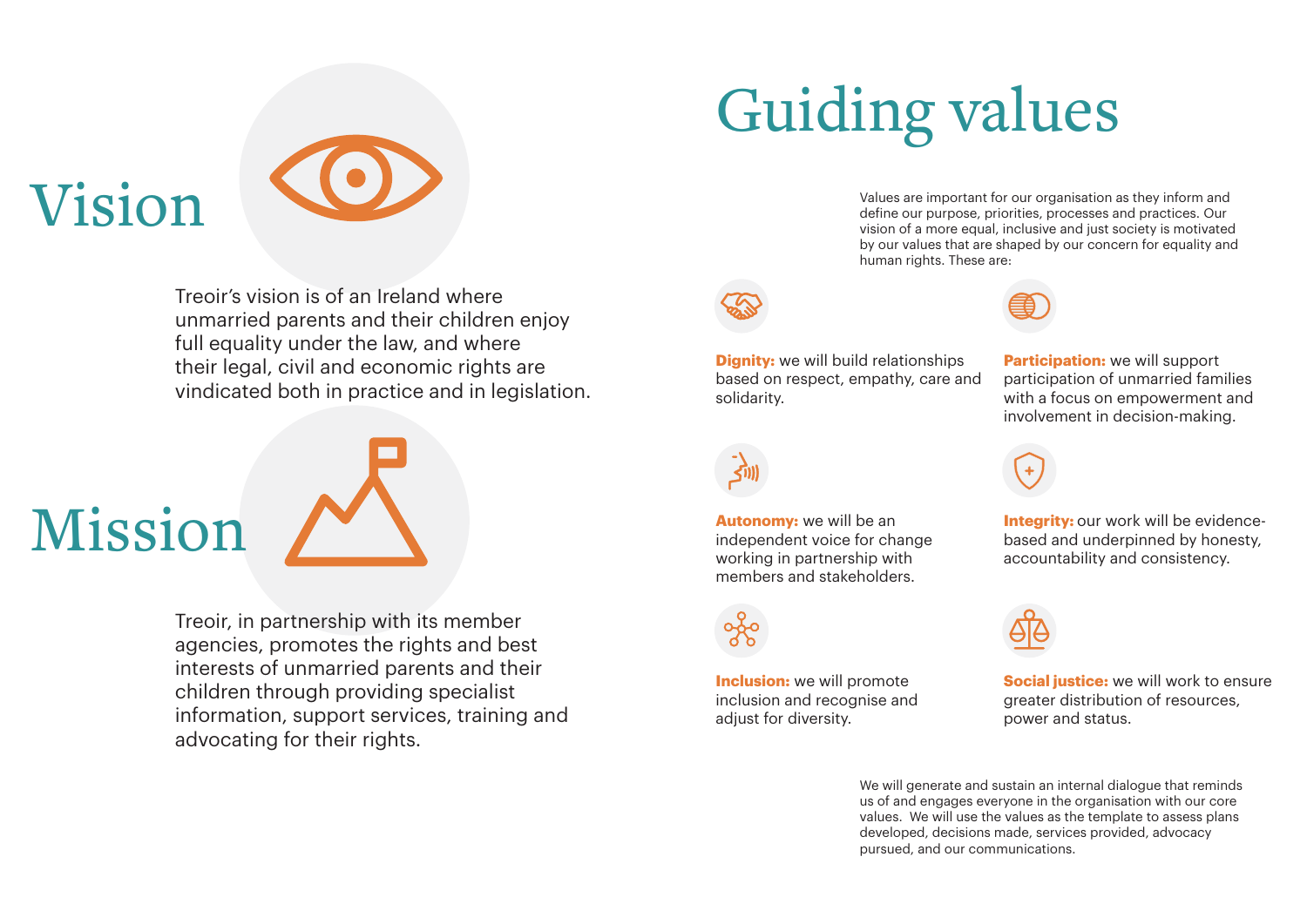The following statements of principle underpin and inform all of Treoir's work:

unmarried parents and their children should enjoy the same rights as married families and they should be supported, recognised and treated equally;

all children have a right to information about their parents and where ever possible be loved, and cared for by them;

unmarried parents should enjoy the same rights as other families in accessing housing, health, education, training and employment.

the rights of all children as set down in the United Nations Convention on the Rights of the Child (1989) should be respected;

| 6 |  |
|---|--|
|   |  |
|   |  |

all unmarried families, such as, LGBTI+ parents, ethnic minorities including members of the Traveller community should be supported;





## National context

Ireland's demographic and socio-economic landscape has changed dramatically over the last forty years. These changes have had implications for the nature of Irish families both in terms of composition, and the issues they face. The following statistics, taken from Census data, CSO Annual Reports and Treoir's own records, illustrate the scale of these changes:

**Declining birth rates and an increase in the number of families:** A family is defined, for the purpose of census data, as a couple

with or without children, or a lone parent with one child or more. According to the 2016 Census, there were 1,218,370 families in Ireland. This is an increase of 3.3% since 2011, and an increase of 51% since 1996. Combined with falling birth rates, this shows a trend in Irish society away from fewer and larger families to more families with fewer members.

#### **More children born into non-marital**

**families:** In 2017, 62,053 new births were registered in Ireland. Of these, 23,340 children were born into non-marital families, making up 37.6% of the total number which is the highest on record.

**Increase in cohabiting couples with children:** Cohabiting couples with children are the fastest growing family type. In the 2016 Census, married couples with children increased by 1.7% while the number of co-habiting couples with children increased by 25.4%





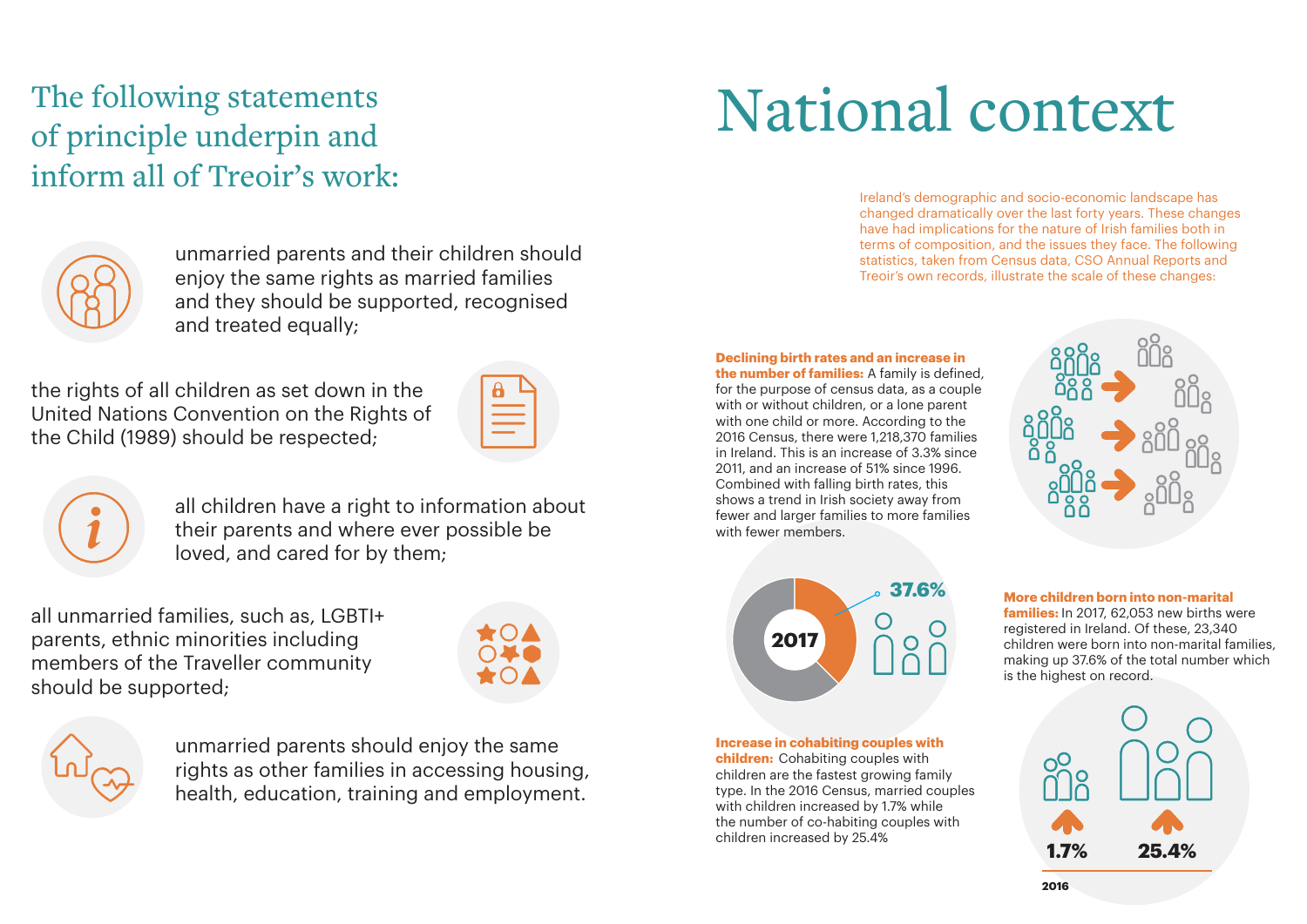One parent families with children increased by 1.5% to 189,112 in the case of mothers and 2.3% to 29,707 in the case of fathers

#### **More LGBTI+ families, both married**

**and unmarried:** Before the 2015 Marriage Equality Referendum, same sex couples with children were by definition 'unmarried parents'. While the Referendum brought a welcome change in the law, LGBTI+ married and unmarried parents still face distinct challenges that heterosexual couples do not.

Children of co-habiting couples had a younger profile with 76.6% of children under 15 living in this family type.

**1.5% 2.3%**

#### **The rights of unmarried fathers:** As the number of children born in non-marital families continues to grow, so do the numbers of unmarried fathers. Important issues of equality remain to be addressed in relation to guardianship rights for unmarried fathers. This inequality is exacerbated by the lack of a central register for guardians of children.

**The implications of all of these changes need to be taken into account in defining Treoir's strategic priorities and also need to be reflected in its services and advocacy.** 

## The Strategic Plan

## **76.6%**o<br>180

This five year Strategic Plan was adopted by the Council in March 2019 following consultation with members, staff, funders, policymakers and other stakeholders. It sets out Treoir's strategic priorities for the next five years (2019-23) and broadly defines how they will be achieved. The strategic priorities have been selected on the basis of their importance to addressing the challenges and problems faced by unmarried parents and their children in Ireland and the potential of Treoir to make a real contribution to addressing and resolving these challenges and problems over the period of the Plan.

The Plan incorporates the principles of results-based management (RBM) and provides the framework for the development of an annual work programme built around outcome-based work plans focused on the delivery, measurement and monitoring of results under each of the strategic priorities. The Plan is a living document and implementation will be overseen, and regularly reviewed, by the Council, and updated as required.

The Plan recognises that success requires not only working on the right issues but also working on them in the right way. As a relatively small organisation, Treoir can only have a real impact on major policy issues by focusing on a limited number of priorities and working on them in partnership with its members and other organisations that share its values and goals. More effective communication with stakeholders and increased engagement of membership organisations at national and local level are essential to achieving results.



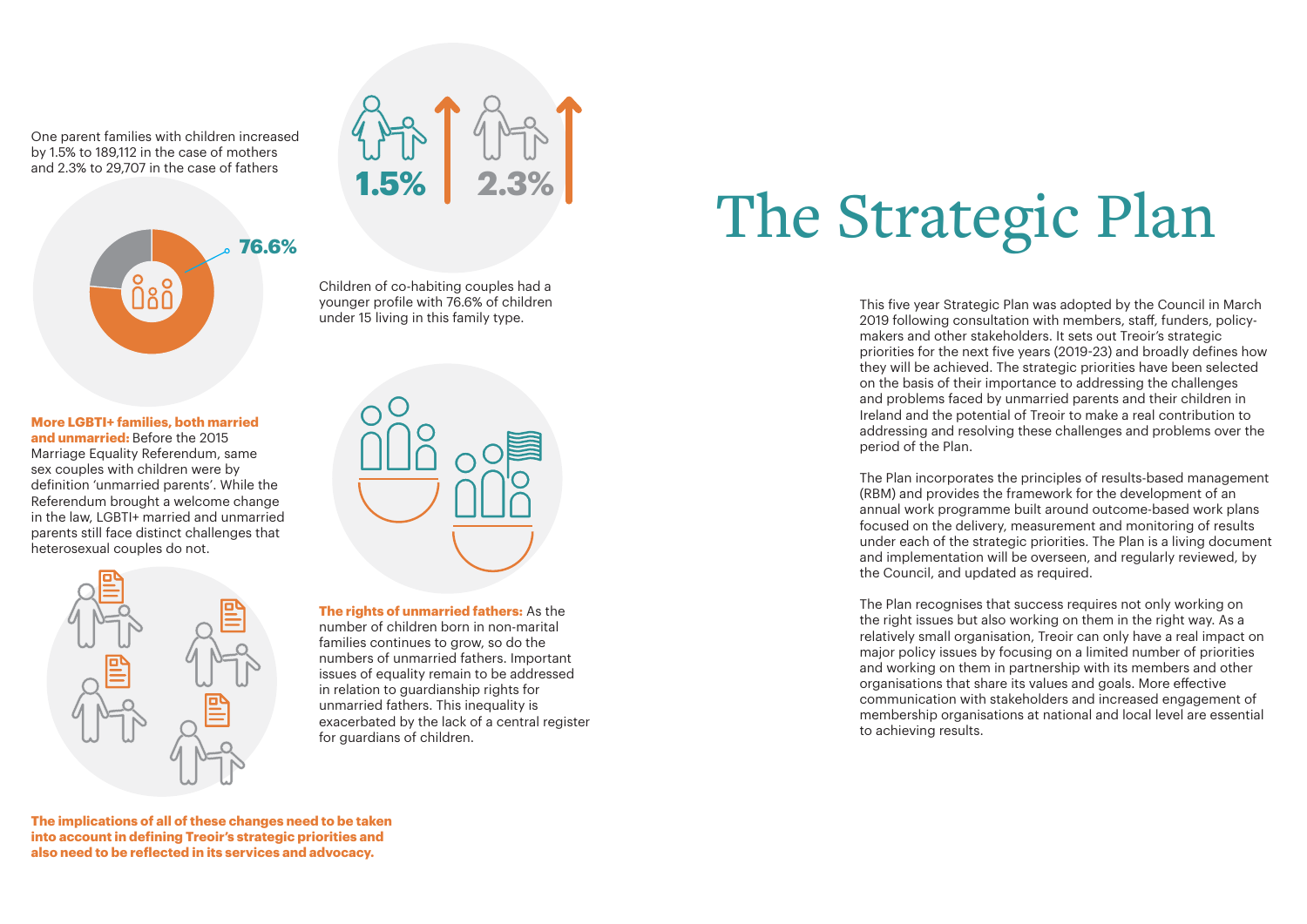### Communications

Treoir values the active involvement of member organisations that support the objectives and share the values of Treoir. Treoir will work to increase the membership and the participation of members in policy formation, awarenessraising events and the overall development of the organisation. Opportunities will be created at regional and national level for members to engage with the organisation, to discuss and exchange ideas, and shape policy. More active membership engagement will also be facilitated through faceto-face group meetings and the use of technology. Efforts will be made to expand membership through outreach, education and information-sharing with non-traditional groups including sporting organisations, youth and women community-based groups. Effective communication is key to the delivery of each of the

five priorities set out in the Plan. Accordingly, one of the first steps to implement the strategy will be the development of a Communications Plan to increase the visibility of the issues affecting unmarried parents and their children in all forms of media. Up-dated annually, the Communications Plan will promote the work and services of Treoir and will include awareness-raising events on key issues affecting unmarried families, direct engagement with the media, and the preparation and provision of relevant and accurate material to ensure publicity on issues affecting unmarried parents and their children. Greater use of social media and the website to highlight and raise awareness of these issues will be an important component of the Communications Plan.



## Funding Strategy

As a voluntary organisation, it is essential that Treoir has a funding strategy in place to secure the sustainability of the organisation. Treoir will seek to ensure that it has the necessary resources to undertake the work and related activities to achieve the results expected under this Plan. This will be achieved through diversifying our funding streams over the life of this plan. This will include seeking funding from the State, EU Funds, philanthropic and commercial bodies; and fundraising including, donations, legacies and contributions from members.

### Increasing the membership of Treoir

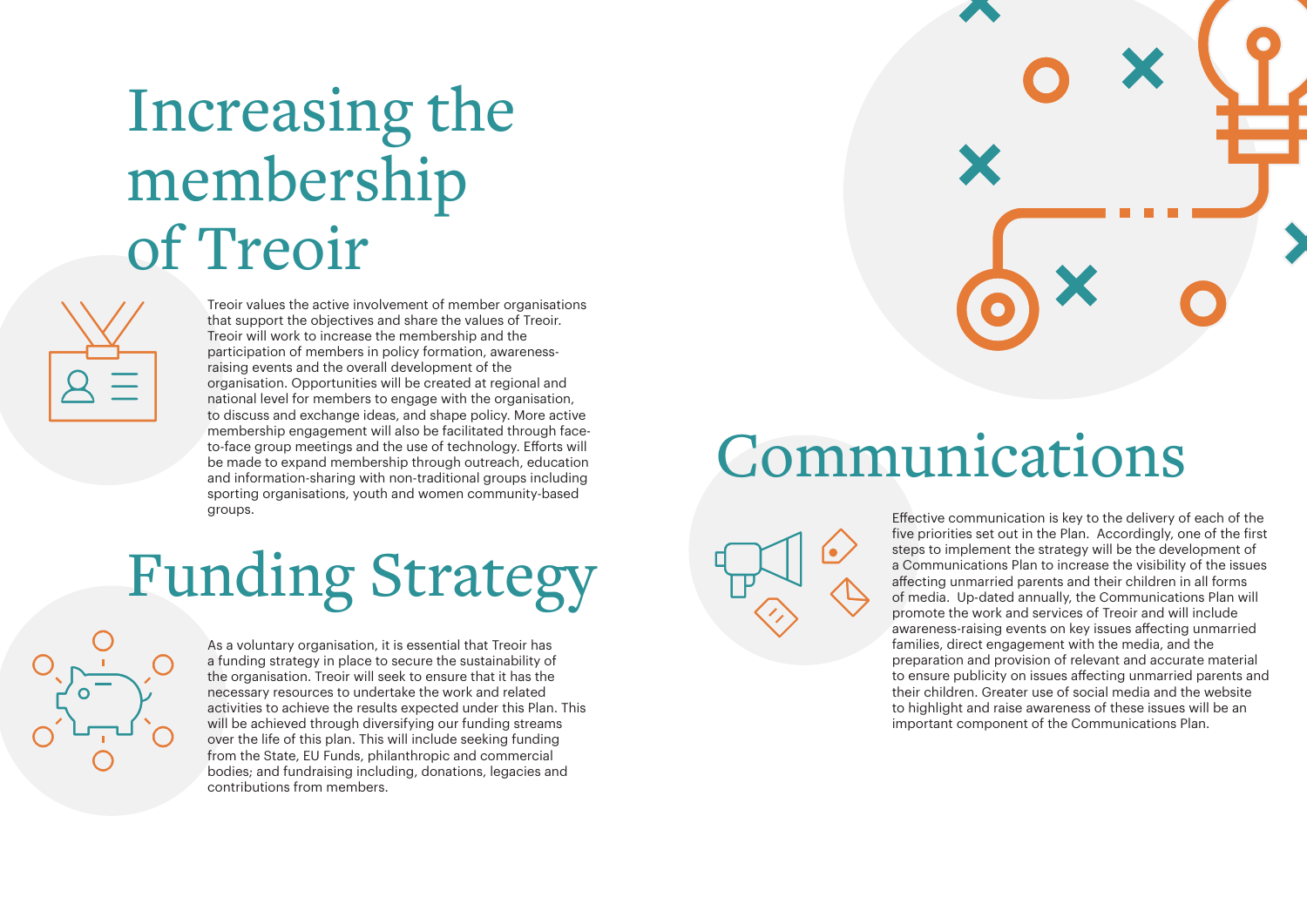## The following are the five strategic priorities set down in the Plan:

#### Strategic Priority 1:

Provide unmarried parents with relevant, timely, easily accessible and up-to-date information on their rights and entitlements.



### Strategic Priority 3:

Co-ordinate Teen Parent Support Programme.





### Strategic Priority 5:

Improve governance, transparency and accountability for results.



### Strategic Priority 2:

Eliminate direct and indirect discrimination against unmarried parents and their children in relation to legal, economic and social rights and entitlements.

### Strategic Priority 4:

Develop and pilot the delivery of Mediation and Shared-Parenting Services for unmarried parents.

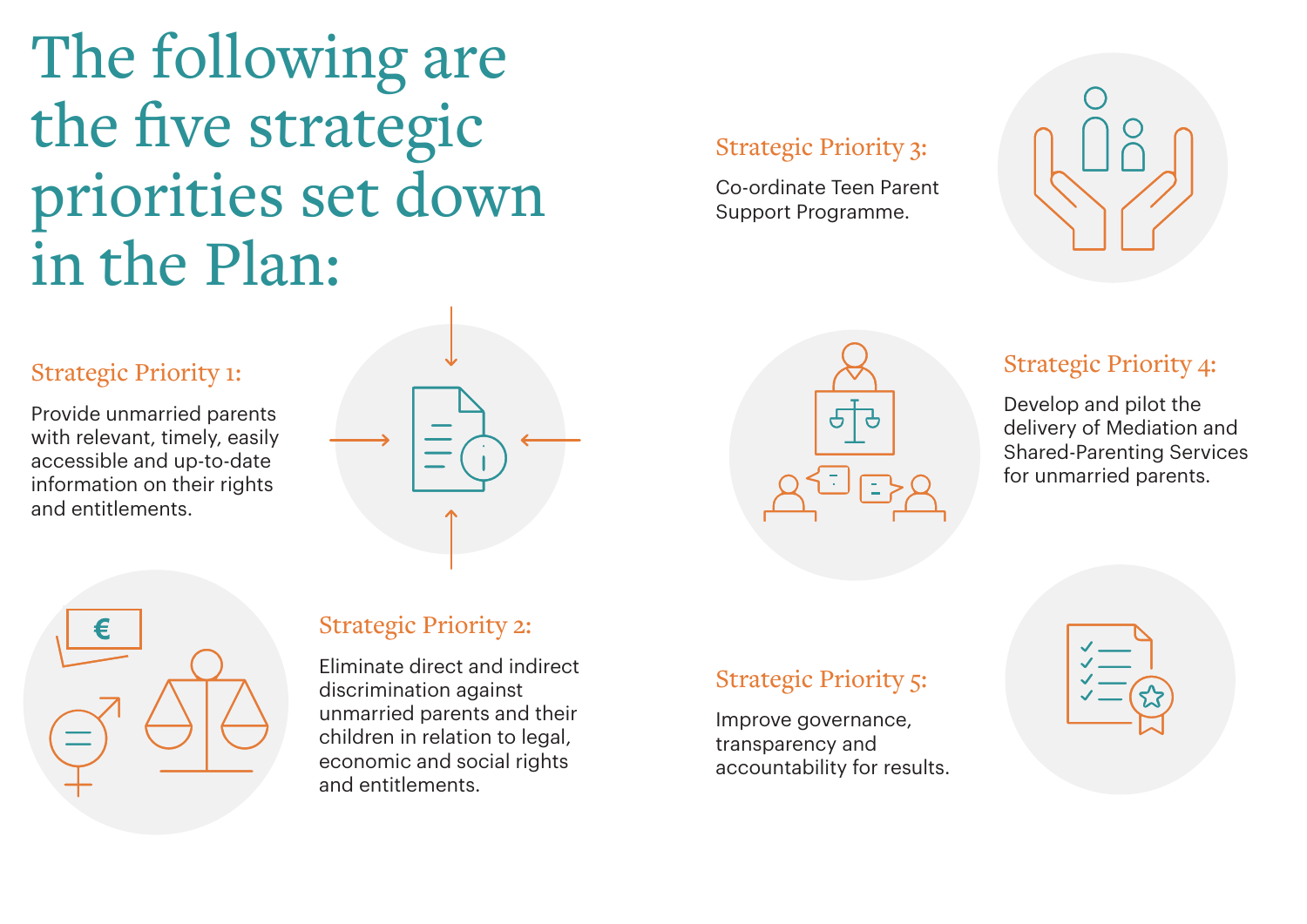Treoir will continue to provide an expert information service to unmarried parents and professionals working with unmarried families through the provision of a specialist phone service, the production of information and the delivery of training. It will ensure that the information service meets the needs of families from diverse ethnic and socio-economic backgrounds and generate evidence for policies based on the lived experience of unmarried families.

A review will be undertaken of the range of current hard copy Treoir publications to assess their effectiveness in terms of target audience reach as well as the cost-efficiency of continuing to produce a wide range of hard copy publications at a time of growing access to digital and electronic communication. More effective and cost efficient methods of communicating and disseminating information to Treoir's target users will be examined with a view to reducing the number of hard copy publications, enhancing access to digital/electronic information, and achieving cost efficiencies.

The outcome-based work plan under this strategic priority will focus on achieving the following results:

- develop further and expand the operational hours of the phone service;
- complete a review of the effectiveness and cost efficiency of Treoir's hard copy publications and transition to more digital and electronic forms of publications;
- prepare policy briefs and fact sheets based on the lived experience of unmarried families;
- research and source information to ensure the service is accurate and up-to-date;
- provide information to unmarried parents on access to third-level education and housing provision;
- increase on-line access and use of social media:
- maintain an up-to-date user-friendly website;
- design and deliver a comprehensive outreach programme for parents and professionals working with unmarried parents.
- ensure that Treoir's website keeps abreast of new technology to enhance the transmission of information

Treoir will develop evidence-based policies and proposals, informed by research, member organisations and unmarried families, to address the remaining key inequalities in relation to legal rights, taxation, and social welfare entitlements which affect unmarried parents and their children. This will require targeted and sustained outreach to relevant government departments, spokespersons of political parties, NGO's and other organisations to support the implementation of legislative change and policies to ensure the best outcomes for unmarried parents and their children.

The significance of this is that through it's taxation policies the State is supporting the married family and essentially discriminating against families headed by cohabiting couples.

- legislative change to improve guardianship rights for unmarried fathers;
- the establishment of a Central Register for Guardians;
- the implementation of the Civil Registration (Amendment) Act, 2014;
- Implementation of Section 97 (part 9), Section 177, Parts 2 and 3 of the Children and Family Relationships Act, 2015;
- implementation of the right to identity for children in unmarried families and the right to have a relationship with both parents, where possible;
- improvements in the procedures for maintenance recovery;
- equal treatment of unmarried parents in relation to social security entitlements and taxation.

The current maintenance recovery system requires review. Treoir will explore the establishment of a State-led central maintenance recovery system that would remove the obligation currently placed on an applicant to seek maintenance from a liable relative. The current system tends to be adversarial by the nature of court order applications which can lead to conflict between liable relatives and is not conducive to shared parenting.

The inequality concerning guardianship rights for unmarried fathers remains one of the most serious forms of legal discrimination. An unmarried father of a child may sign the birth certificate of his new born child but this does not give him any rights in respect of that child. By contrast, a father who is married to the mother of a child, is a guardian of that child as of right. From the beginning of a child's life, this creates inequality in terms of parental rights and responsibilities for unmarried fathers, which often results in the parents going to Court. The adversarial route leads to tension and conflict between the parents and clogs up the Courts with cases that could be prevented by changes in the law and mediation. The child is caught in this maelstrom with the result that their right to have a relationship with both parents is put under pressure. On the other hand, when it comes to social welfare entitlements, cohabitants are treated in the same way as married families. Thus both incomes are taken into account when assessing household income for the purpose of means testing. Unlike married couples, cohabitants do not have the benefit of the Family Home Protection Act 1976. Cohabiting partners do not have automatic inheritance rights from each other. The outcome-based workplan under this strategic priority will focus on achieving the following results:

A State-led system ensures maintenance is paid, and removes the responsibility of the applicant from continually seeking maintenance where liable relatives fail to make court ordered payments. Nonpayment is not currently adequately governed, with again, the responsibility placed on the applicant of sourcing information on the liable relatives address in order to have a bench warrant issued in the event that payments are continually withheld by the liable relative.

Revenue assess cohabiting couples as single individuals and cohabitants cannot claim tax relief in respect of each other.

Apart from different tax bands, in the case of a married couple where one parent decides to stay at home with the children, the other parent can claim tax relief. However in the case of a cohabiting couple with children, no such tax relief exists.

### Strategic Priority 1:

#### **Provide unmarried parents with relevant, timely, easily accessible and up-to-date information on their rights and entitlements**

### Strategic Priority 2:

**Eliminate direct and indirect discrimination against unmarried parents and their children in relation to legal, economic and social rights and entitlements**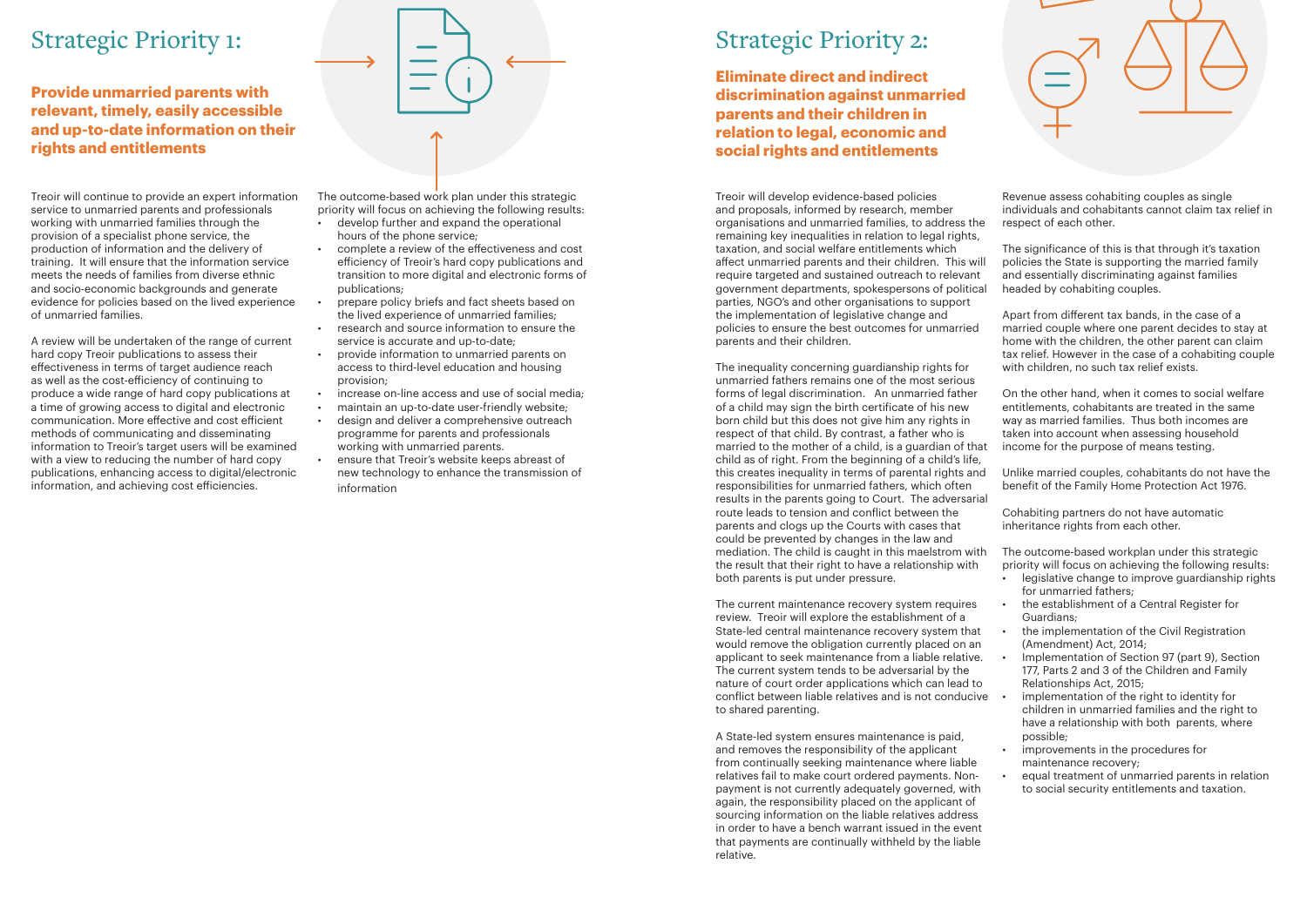The Teen Parents Support Programme (TPSP) was established in 1999 by the Department of Health and Children under the 'Children at Risk' strand of the National Child Care Investment Strategy (1998) and it's co-ordination is an integral part of the support services provided by Treoir. TPSP was set up with the aim of supporting teen parents in their parenting role, helping them achieve other life goals (such as completing education) and to also have a child protection role. Interventions to achieve these aims are delivered on a one-to-one basis, through group work, through interagency work (such as Meitheal) and through advocacy.

Over the lifetime of Treoir's last Strategic Plan, there was a significant and welcome reduction in births to teen mothers. Nonetheless, an increasing proportion of referrals to the TPSP are presenting with more complex needs including younger parents, care leavers, those experiencing repeat crisis pregnancies, those affected by the housing crisis and young migrant parents. Most pregnant/ parenting teenagers have no contact with other social services. Although many of them have high levels of need and live in challenging home environments, they may not be identified as being at the level of ongoing risk of abuse and neglect required to meet the threshold for Tusla Child Protection Services. This applies to young parents who have never been part of Tusla Child Protection Services as well as those who are being 'stepped down' from those services.

Young parents under the age of 18 are protected under national child protection policies, as are their children. Because of their ongoing contact with the young family, TPSP staff are in a position to be vigilant of the child protection, welfare and developmental needs of both parents and children, to support them when problems arise and refer them to other family support services when required. TPSP endeavours to engage with both parents. In the case of young fathers, the majority have no contact with any other social service or any other agency or institution that acknowledges and promotes their identity as parents. TPSP staff work to get both mother and father to understand the importance for a child of having both parents in his/her life. Where it is safe, TPSP staff encourage shared-parenting.

While teen parents are a discrete group with additional specific needs, they are an important subset of Treoir's service users. Although access to supports provided by the TPSP is not dependent on marital status, most teen parents are unmarried. In 2017, when new births to teen mothers were registered, only 124 mothers (12 per cent) were described by the CSO as married or in a civil partnership. Most teen parents are lone parents dependent on social welfare and experience the same problems regarding poverty, housing and childcare (among other issues) as older lone parents.

The outcome-based work plan under this strategic priority will focus on achieving the following results:

- a strong working partnership with the Health Service Executive in managing the national co-ordination and the development of the Teen Parents Support Programme;
- the wider policy and advocacy agenda of Treoir is informed by issues specific to teen parents;
- advocacy on behalf of teen parents is expanded;
- accessible information is prepared and provided
- in response to identified needs of teen parents.

### Strategic Priority 3:

#### **Co-ordinate Teen Parent Support Programme**



### Strategic Priority 4:

#### **Shared-Parenting and Services Mediation**

Through its direct engagement with unmarried parents, Treoir has identified a need for nonconflictual service models that seek to put children's needs at the centre of family relationships. Treoir will work in partnership with those organisations already providing shared parenting support services to expand the delivery of models of good practice in this area.

The challenge to establishing and sustaining shared parenting relationships between parents who are unmarried can be greater than for other family forms. Treoir will explore how shared parenting between unmarried parents can be supported and sustained when it is assessed as being in the best interest of the children. Treoir believes that there is scope for a stronger legislative, policy and practice infrastructure in Ireland, which is conducive to the normalisation of shared parenting arrangements in unmarried families.

Increasingly, mediation is being seen as an alternative to Court in relation to family law matters and is becoming an increasingly popular method of conflict resolution. It is believed that mediation can help alleviate the costs, time and stresses associated with protracted court processes. This change has been officially recognised by the Mediation Act 2017, which gives the process a statutory footing in civil proceedings, and therefore in family law.

Outcome-based work plan under this strategic priority will focus on achieving the following results:

- develop a strategy to mainstream both the concept and the practice of shared-parenting for unmarried parents, linking with any existing services where possible.
- promote the concept of shared-parenting nationally;
- develop and pilot a model of shared-parenting;
- scope out new service opportunities in consultation with stakeholders in pre-court mediation, mediation and shared-parenting;
- implement new supports for access for unmarried parents to pre-court mediation and accessible mediation;

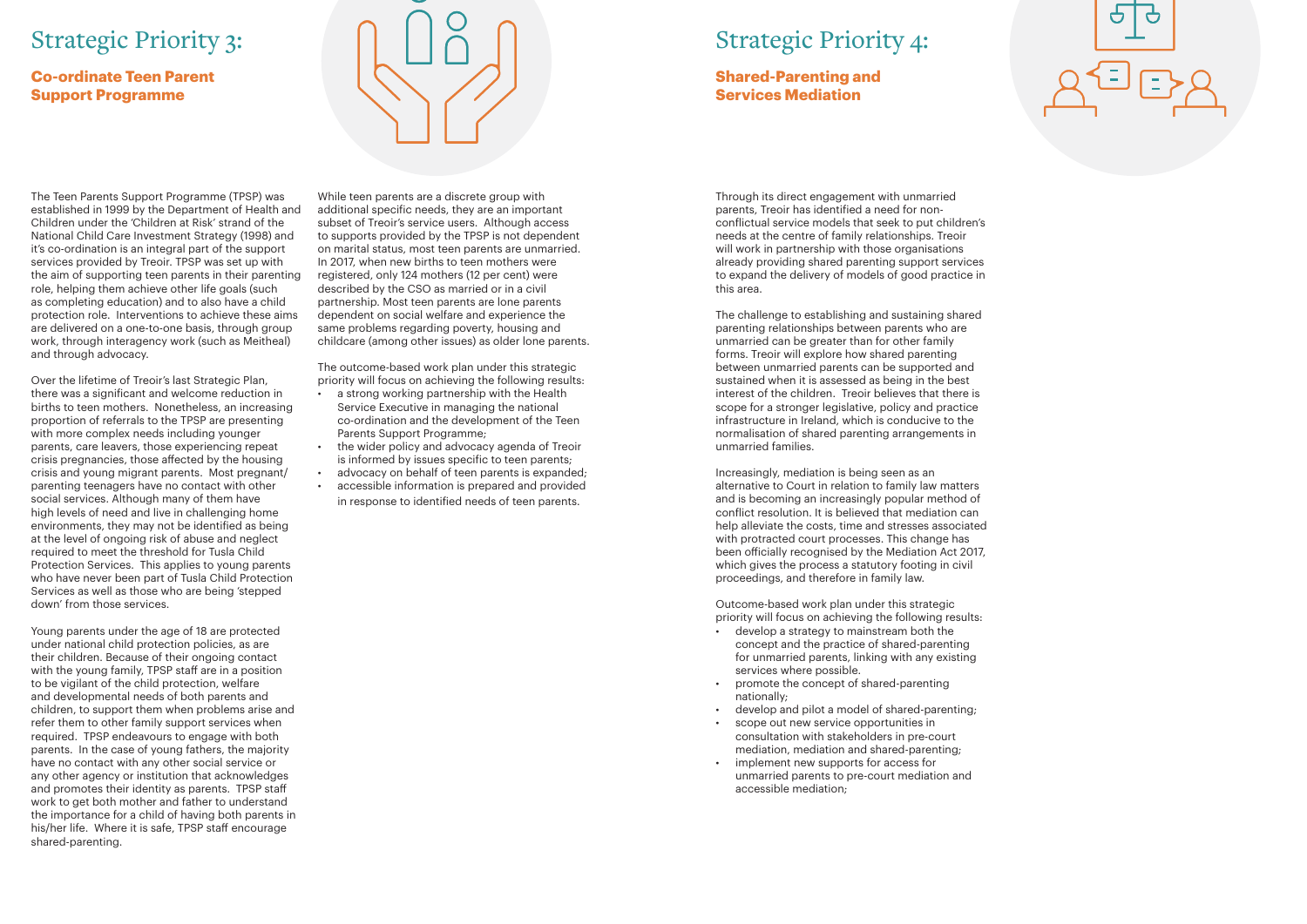Treoir is committed to maintaining the highest standards of governance, accountability and transparency vis-a-vis members, funders and the public. Governance, accountability and transparency are shared responsibilities between the Council and the CEO. The Council has overall responsibility for ensuring compliance with applicable governance standards and best practices and the CEO is responsible for ensuring that the necessary procedures, practices and protocols are in place and followed at all operational levels of the organisation.

Under this strategic priority, the following results will be achieved:

- work plans focused on the results to be achieved (outcome-based) will be developed under each of the five strategic priorities to ensure the implementation of the Plan;
- implementation of the Plan will be monitored and progress evaluated by the Council on a regular basis;
- all legal obligations will be fulfilled by Treoir as a company limited by guarantee and as a registered charity;
- Treoir will adhere to the Charities Governance Code established by the Charities Regulator;
- training and advice will be provided, as needed, to Council members to meet all legal, financial and HR requirements;
- support and training will be provided to staff;
- the annual report and audited accounts will be presented to members at an Annual General Meeting and published on the Treoir website;
- a Risk Register will be established, regularly reviewed and updated, as necessary;
- Treoir will comply with all conditions of Service Level Agreements with funders.

### Strategic Priority 5:

#### **Governance, Accountability and Transparency**



# Review of Progress

The Council of Treoir will oversee the implementation of this Strategic Plan through regular reports from the CEO. Treoir is committed to reviewing this plan annually to ensure that it is meeting the needs of unmarried families within an ever changing context.